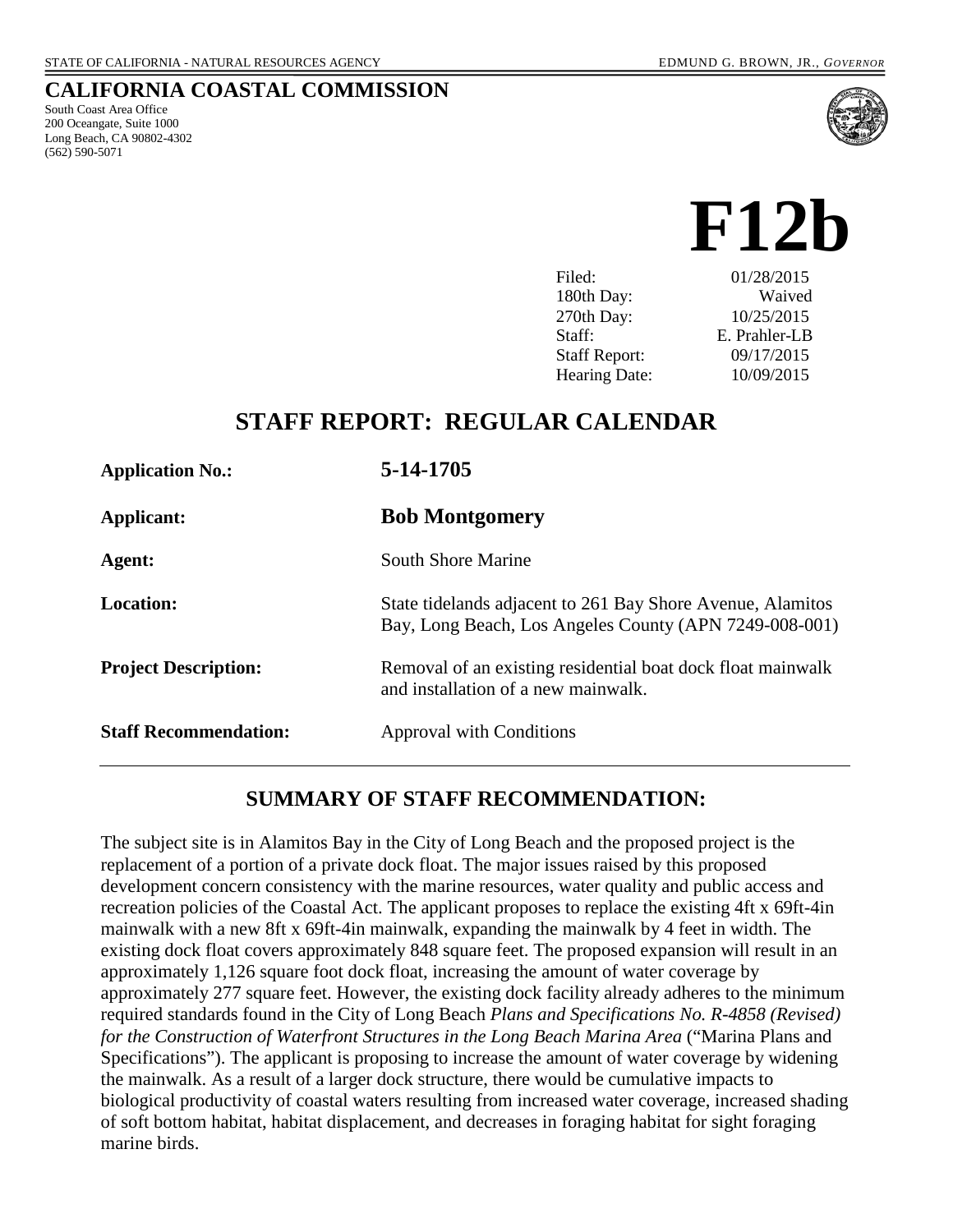### 5-14-1705 (Montgomery)

Commission staff is recommending **approval** of the proposed development with a special condition that requires the development to maintain (not increase) the current amount of water coverage. Special conditions also require the applicant to comply with best management practices during and after construction, and to provide mitigation in the form of a lease fee to the City, should the City implement such a lease program for Alamitos Bay.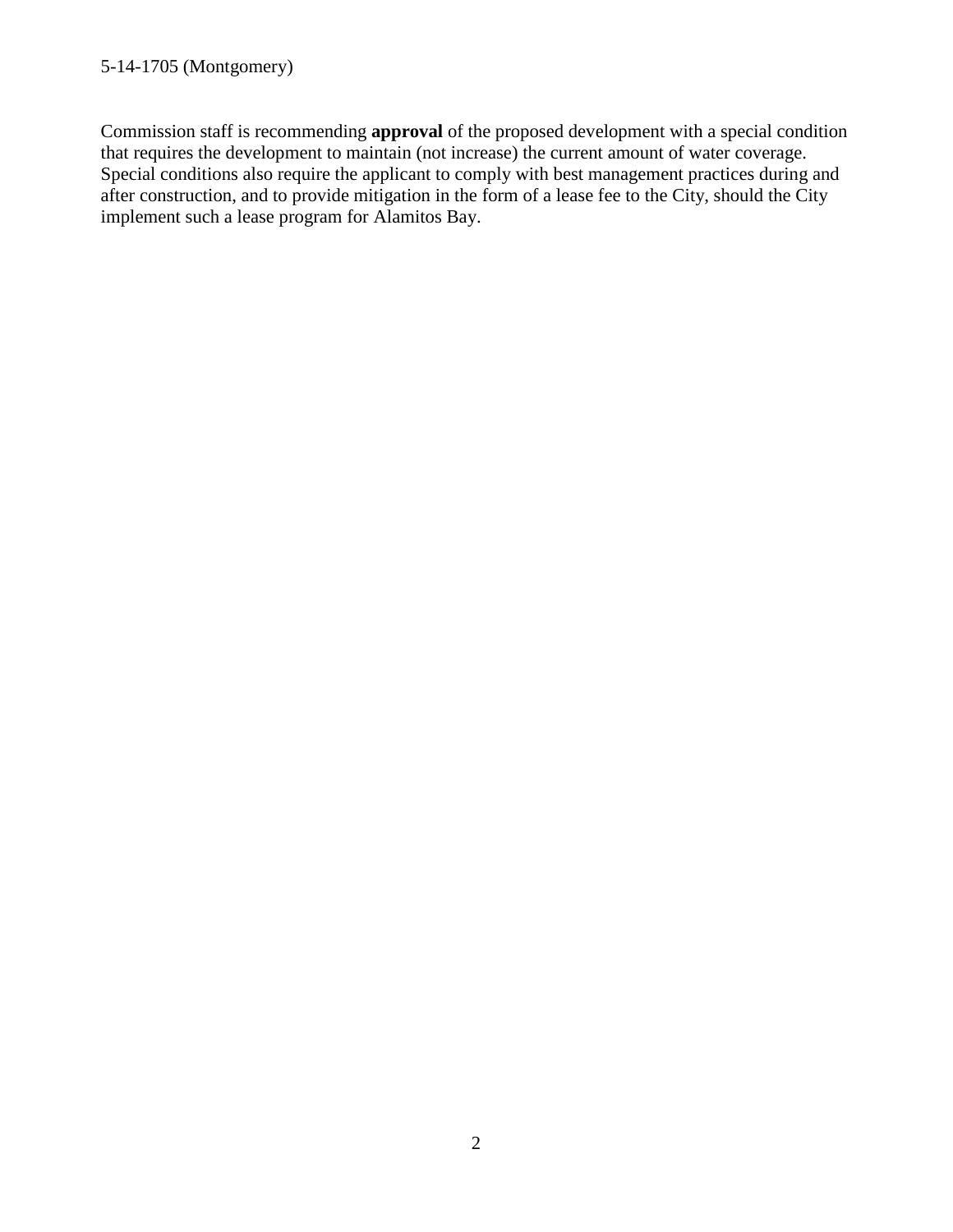# **TABLE OF CONTENTS**

| $A_{\cdot}$ |  |
|-------------|--|
| $B_{-}$     |  |
|             |  |
|             |  |
|             |  |
|             |  |
|             |  |
|             |  |
|             |  |
| D.          |  |
| E.          |  |

# **APPENDICES**

Appendix  $A -$  Substantive File Documents

# **EXHIBITS**

- [Exhibit 1 Vicinity Map](#page-14-0)
- [Exhibit 2 Existing/Proposed Site Plan](#page-16-0)
- Exhibit 3 Standard Plan No. 802 Sheets 1 and 2 from *Plans and Specifications No. R-4858 [\(Revised\) for the Construction of Waterfront Structures in the Long Beach Marina Area](#page-17-0)*, City of Long Beach Office of the City Engineer, October 1994
- Exhibit 4 Figure 2 from *Pre Construction Eelgrass (Zostera marina) and Caulerpa (Caulerpa [taxifolia\) Survey Report at 261 Bay Shore Ave, Long Beach, California](#page-19-0)*, prepared by Dive Works, August 13, 2014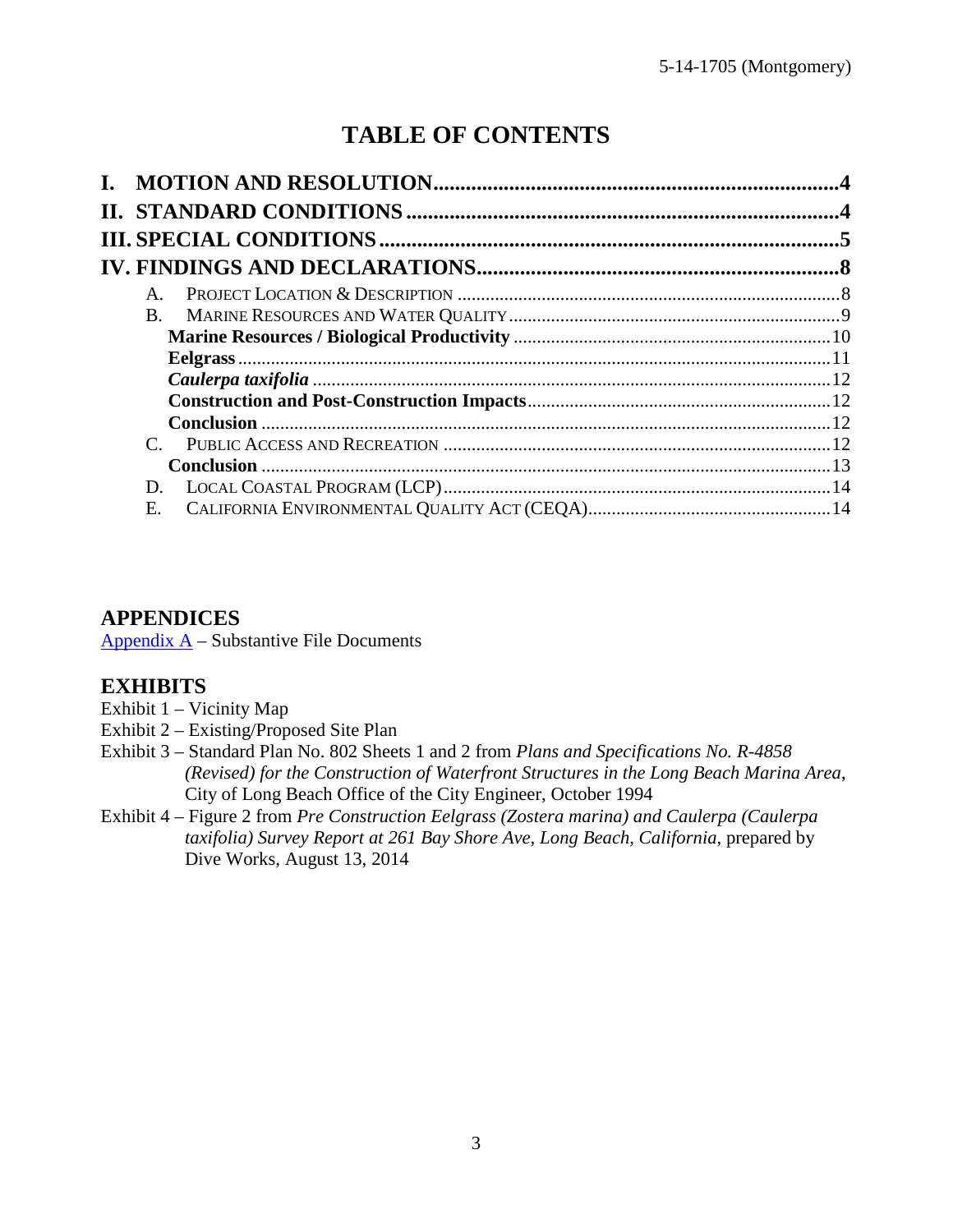# <span id="page-3-0"></span>**I. MOTION AND RESOLUTION**

## **Motion:**

*I move that the Commission approve Coastal Development Permit Application No. 5-14-1705 pursuant to the staff recommendation.*

Staff recommends a YES vote. Passage of this motion will result in approval of the permit as conditioned and adoption of the following resolution and findings. The motion passes only by affirmative vote of a majority of the Commissioners present.

## **Resolution:**

*The Commission hereby approves a coastal development permit for the proposed development and adopts the findings set forth below on grounds that the development as conditioned will be in conformity with the policies of Chapter 3 of the Coastal Act and will not prejudice the ability of the local government having jurisdiction over the area to prepare a Local Coastal Program conforming to the provisions of Chapter 3. Approval of the permit complies with the California Environmental Quality Act because either 1) feasible mitigation measures and/or alternatives have been incorporated to substantially lessen any significant adverse effects of the development on the environment, or 2) there are no further feasible mitigation measures or alternatives that would substantially lessen any significant adverse impacts of the development on the environment.* 

# <span id="page-3-1"></span>**II. STANDARD CONDITIONS**

This permit is granted subject to the following standard conditions:

- 1. **Notice of Receipt and Acknowledgment**. The permit is not valid and development shall not commence until a copy of the permit, signed by the permittee or authorized agent, acknowledging receipt of the permit and acceptance of the terms and conditions, is returned to the Commission office.
- 2. **Expiration.** If development has not commenced, the permit will expire two years from the date on which the Commission voted on the application. Development shall be pursued in a diligent manner and completed in a reasonable period of time. Application for extension of the permit must be made prior to the expiration date.
- 3. **Interpretation.** Any questions of intent of interpretation of any condition will be resolved by the Executive Director or the Commission.
- 4. **Assignment.** The permit may be assigned to any qualified person, provided assignee files with the Commission an affidavit accepting all terms and conditions of the permit.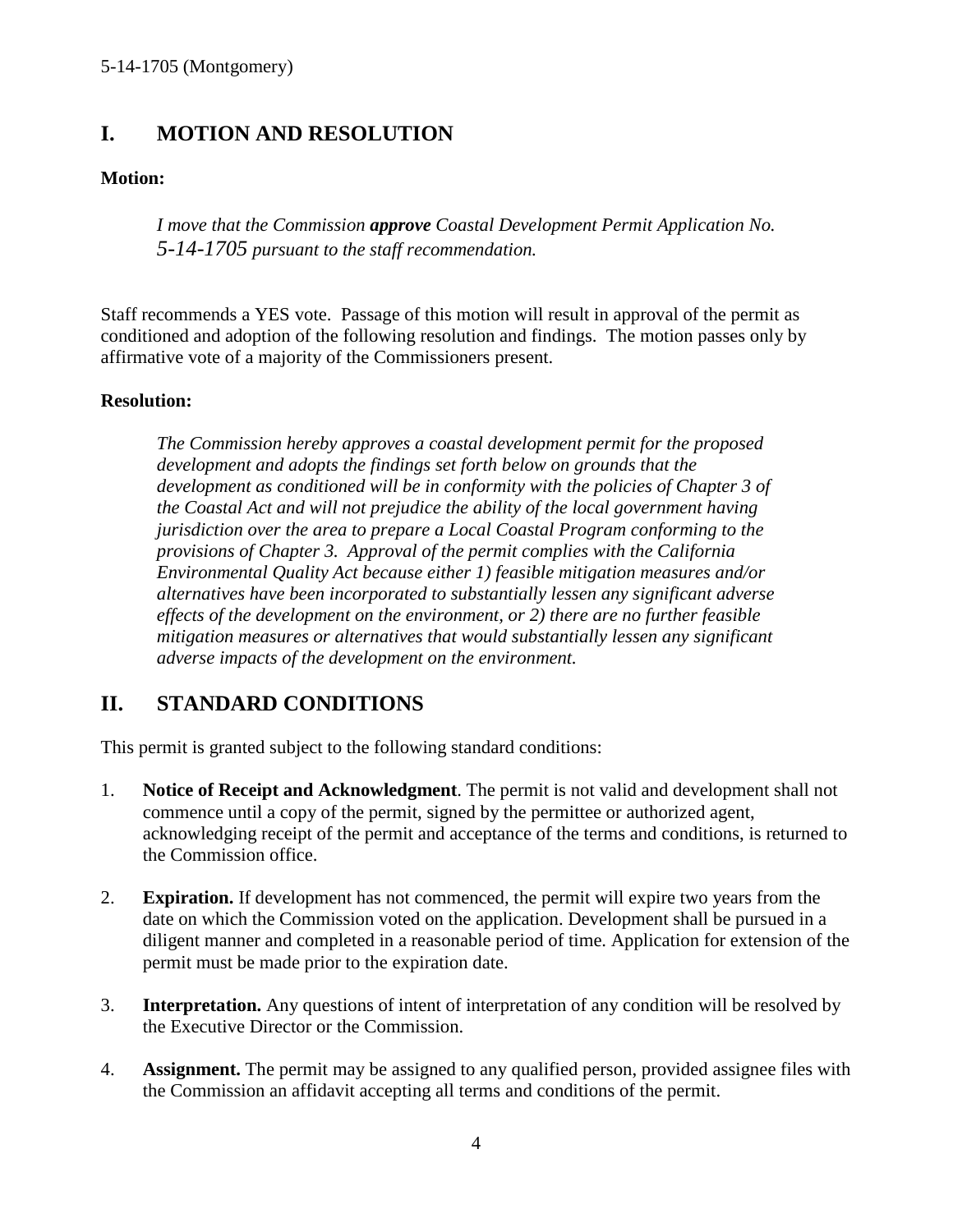<span id="page-4-1"></span>5. **Terms and Conditions Run with the Land.** These terms and conditions shall be perpetual, and it is the intention of the Commission and the permittee to bind all future owners and possessors of the subject property to the terms and conditions.

# <span id="page-4-0"></span>**III. SPECIAL CONDITIONS**

This permit is granted subject to the following special conditions:

1. **Revised Project Plans.** PRIOR TO ISSUANCE OF THE COASTAL DEVELOPMENT PERMIT, the applicant shall submit, for the review and approval of the Executive Director, two (2) sets of revised project plans. The intent behind the required re-design is to minimize water coverage of the proposed boat dock system. The existing mainwalk width of 4 feet shall be maintained, and the amount of water coverage shall not be increased. The revised project plans shall be in substantial conformance with the plans submitted on October 8, 2014. The revised plans submitted to the Executive Director shall bear evidence of Approval-in-Concept of the revised design from the City of Long Beach Marine Bureau.

The permitted use of the approved development is for boating related uses only. The permittee shall undertake the development in accordance with the approved final plans. Any proposed changes to the approved final plans shall be reported to the Executive Director. No changes to the approved final plans shall occur without a Commission amendment to this Coastal Development Permit unless the Executive Director determines that no amendment is legally required.

- 2. **Construction Responsibilities and Debris Removal.** By acceptance of this permit, the permittee agrees to implement the proposed construction best management practices (BMPs) listed below:
	- A. Any wood treatment used shall conform with the specifications of the American Wood Preservation Association for saltwater use. Wood treated with Creosote, CCA (Chromated Copper Arsenate), ACA (Ammoniacal Copper Arsenate) or ACZA (Ammoniacal Copper Zinc Arsenate) is prohibited. Treated timber shall be free of chromium and arsenic and completely sealed in epoxy resin. No exposed wood shall be used where it could come into contact with the water;
	- B. No construction materials, equipment, debris, or waste shall be placed or stored where it may be subject to wave, wind, or rain erosion and dispersion;
	- C. The discharge of any hazardous materials into any receiving waters shall be prohibited;
	- D. Machinery or construction materials not essential for project improvements are prohibited at all times in the subtidal or intertidal zones;
	- E. Silt curtains shall be utilized to control turbidity during placement of all piles;
	- F. Eelgrass shall not be disturbed. Anchors shall not be placed in eelgrass areas;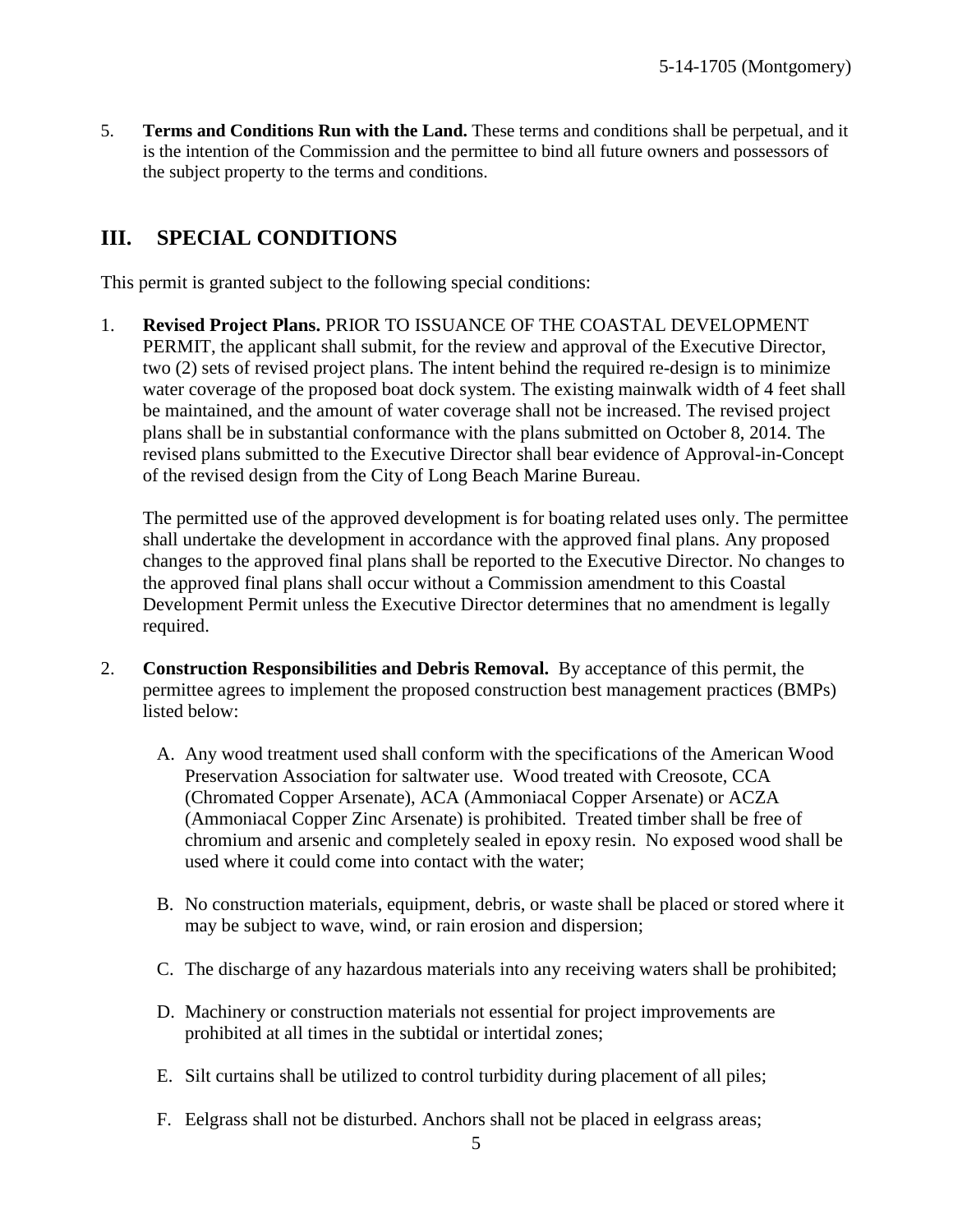- <span id="page-5-0"></span>G. Floating booms shall be used to contain debris discharged into coastal waters and any debris discharged shall be removed as soon as possible but no later than the end of each day;
- H. Divers shall recover non-buoyant debris discharged into coastal waters as soon as possible after loss.
- I. All trash and debris shall be disposed in the proper trash and recycling receptacles at the end of every construction day;
- J. The applicant shall provide adequate disposal facilities for solid waste, including excess concrete, produced during demolition or construction;
- K. Erosion control/sedimentation Best Management Practices (BMPs) shall be used to control sedimentation impacts to coastal waters during construction. BMPs shall include, but are not limited to: placement of sand bags around drainage inlets to prevent runoff/sediment transport into the bay and a pre-construction meeting to review procedural and BMP guidelines;
- L. Spill prevention and control measures shall be implemented to ensure the proper handling and storage of petroleum products and other construction materials. Measures shall include a designated fueling and vehicle maintenance area with appropriate berms and protection to prevent any spillage of gasoline or related petroleum products or contact with runoff. The area shall be located as far away from the receiving waters and storm drain inlets as possible;
- M. Best Management Practices (BMPs) and Good Housekeeping Practices (GHPs) designed to prevent spillage and/or runoff of demolition or construction-related materials, and to contain sediment or contaminants associated with demolition or construction activity, shall be implemented prior to the on-set of such activity;
- N. All BMPs shall be maintained in a functional condition throughout the duration of construction activity;
- O. Any and all construction material and debris shall be removed from the site within 24 hours of completion of construction and disposed of at an appropriate location. If the disposal site is located within the coastal zone, a coastal development permit or an amendment to this permit shall be required before disposal can take place; and
- P. At the end of the construction period, the permittee shall inspect the project area and ensure that no debris, trash or construction material has been left on the shore or in the water, and that the project has not created any hazard to navigation.
- 3. **Best Management Practices (BMPs) Program.** By acceptance of this permit the applicant agrees that the long-term water-borne berthing of boat(s) in the approved dock and/or boat slip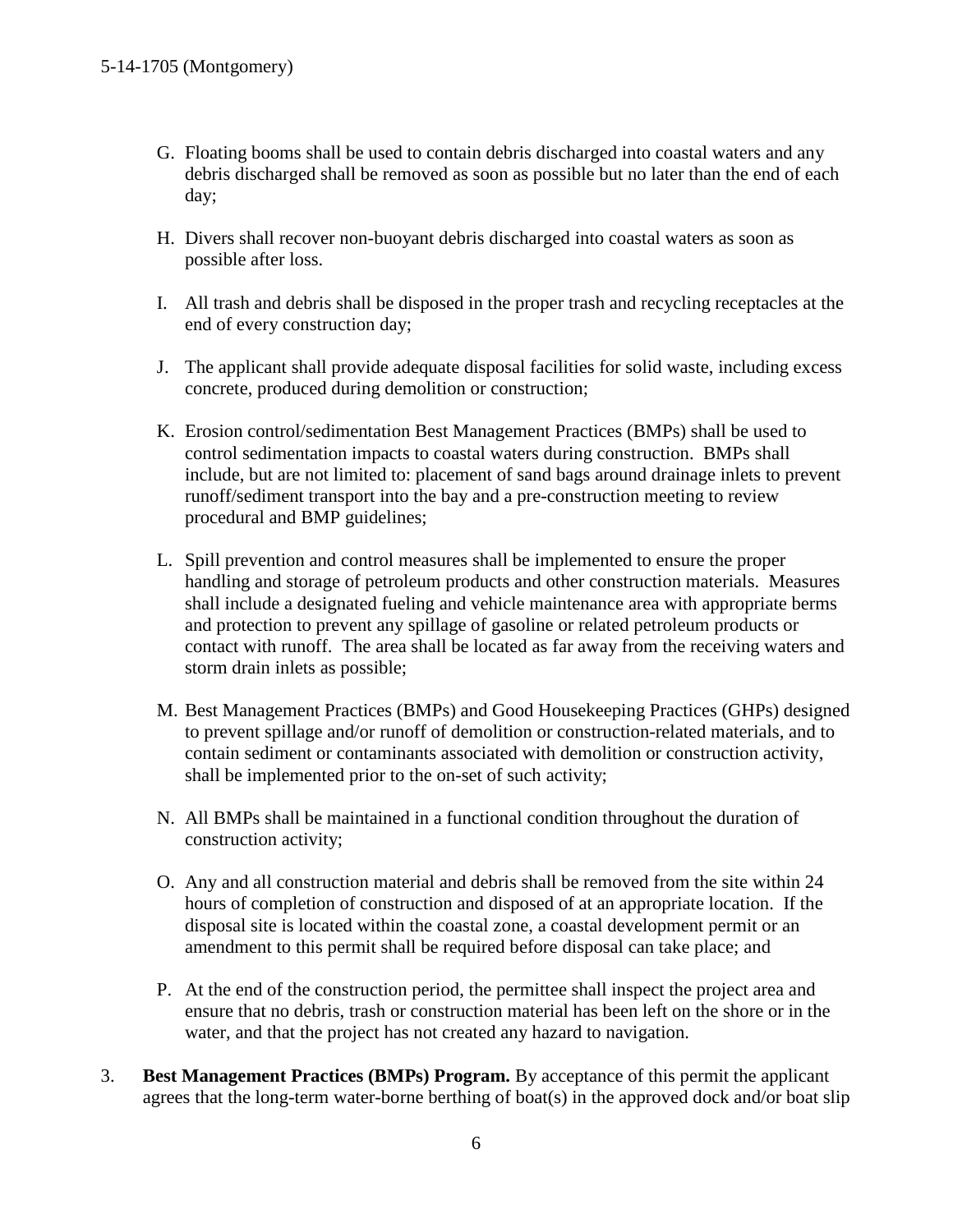<span id="page-6-0"></span>will be managed in a manner that protects water quality pursuant to the implementation of the following BMPs:

A. Boat Cleaning and Maintenance Measures:

- (1) In-water top-side and bottom-side boat cleaning shall minimize the discharge of soaps, paints, and debris;
- (2) In-the-water hull scraping or any process that occurs under water that results in the removal of paint from boat hulls shall be prohibited. Only detergents and cleaning components that are designated by the manufacturer as phosphate-free and biodegradable shall be used, and the amounts used minimized; and
- (3) The applicant shall minimize the use of detergents and boat cleaning and maintenance products containing ammonia, sodium hypochlorite, chlorinated solvents, petroleum distillates or lye.
- B. Solid and Liquid Waste Management Measures:
	- (1) All trash, recyclables, and hazardous wastes or potential water contaminants, including old gasoline or gasoline with water, absorbent materials, oily rags, lead acid batteries, anti-freeze, waste diesel, kerosene and mineral spirits will be disposed of in a proper manner and will not at any time be disposed of in the water or gutter.
- C. Petroleum Control Management Measures:
	- (1) Boaters will practice preventive engine maintenance and will use oil absorbents in the bilge and under the engine to prevent oil and fuel discharges. Oil absorbent materials shall be examined at least once a year and replaced as necessary. Used oil absorbents are hazardous waste in California. Used oil absorbents must therefore be disposed in accordance with hazardous waste disposal regulations. The boaters will regularly inspect and maintain engines, seals, gaskets, lines and hoses in order to prevent oil and fuel spills. The use of soaps that can be discharged by bilge pumps is prohibited;
	- (2) If the bilge needs more extensive cleaning (e.g., due to spills of engine fuels, lubricants or other liquid materials), the boaters will use a bilge pump-out facility or steam cleaning services that recover and properly dispose or recycle all contaminated liquids; and
	- (3) Bilge cleaners which contain detergents or emulsifiers will not be used for bilge cleaning since they may be discharged to surface waters by the bilge pumps.
- 4. **Dock Float and Pier Leases.** By acceptance of Coastal Development Permit 5-14-1705, the permittee agrees, on behalf of itself and all successors and assigns, that should the City of Long Beach implement a dock float and pier lease program for the Alamitos Bay area for the limited-term private use and occupation of State tidelands for development associated with recreational boating activities (i.e., private docks and piers), the development subject to this permit shall be subject to the terms of such dock float and pier lease program.

The Coastal Commission's approval of this permit shall not constitute a waiver of any public rights that exist or may exist on the subject property including, but not necessarily limited to, the tideland and submerged land beneath the development approved by this Coastal Development Permit. The permittee shall not use this permit as evidence of a waiver of any public rights that may exist on the property.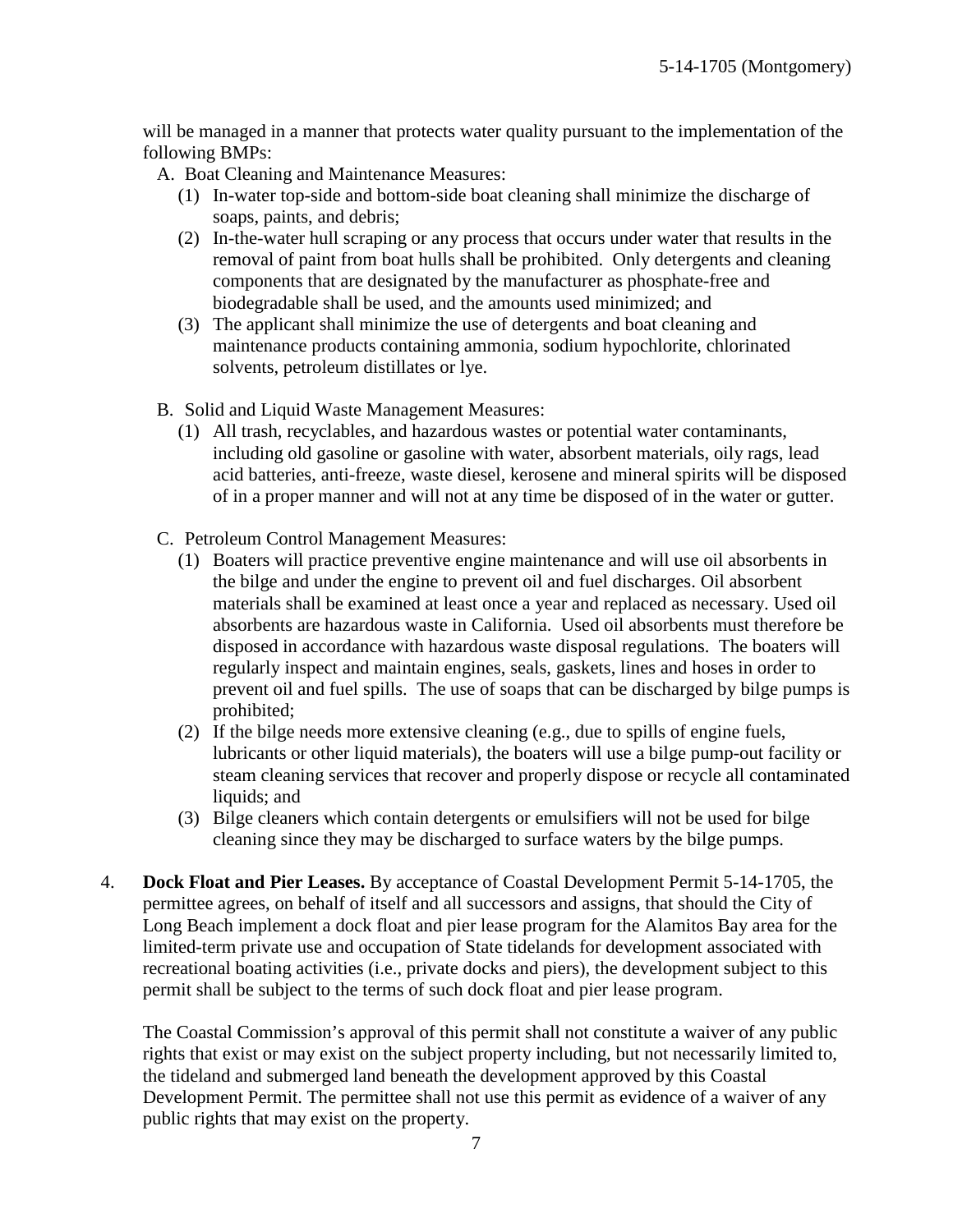5. **Resource Agencies.** The permittee shall comply with all requirements, requests and mitigation measures from the California Department of Fish and Wildlife, the Regional Water Quality Control Board, the U.S. Army Corps of Engineers, and the U.S. Fish and Wildlife Service with respect to preservation and protection of water quality and marine environment. Any change in the approved project that may be required by the above-stated agencies shall be submitted to the Executive Director in order to determine if the proposed change shall require a permit amendment pursuant to the requirements of the Coastal Act and the California Code of Regulations.

# <span id="page-7-0"></span>**IV. FINDINGS AND DECLARATIONS**

# <span id="page-7-1"></span>**A. PROJECT DESCRIPTION**

The proposed project involves the replacement of the mainwalk portion of a private residential boat dock in Alamitos Bay at Belmont Shore in southeast Long Beach [\(Exhibit #1\)](#page-14-0). The existing dock provides 4 slips and covers approximately 848 square feet of water. The applicant proposes to remove the existing 69ft-4in long, 4-foot wide mainwalk portion of the dock float and install a new 8ft x 69ft-4in mainwalk, expanding the mainwalk by 4 feet in width. This expansion will result in an increase of approximately 277 square feet [\(Exhibit #2\)](#page-16-0), for a total of approximately 1,126 square feet of water coverage. The existing pier, gangway, float fingers, and piles will remain in place. No bottom disturbance, dredging, or fill is proposed.

The City of Long Beach Office of the City Engineer requires standards for residential dock projects, available in *Plans and Specifications No. R-4858 (Revised) for the Construction of Waterfront Structures in the Long Beach Marina Area* ("Marina Plans and Specifications"). The Marina Plans and Specifications require a minimum of 2 feet clearance between the end of the gangway (brow) and edge of the dock float [\(Exhibit #3\)](#page-17-0). The applicant proposes to leave the existing gangway in place and widen the mainwalk portion of the float toward shore. As a result, the distance between the end of the gangway and the bayward edge of the float will not change. The existing 4-foot wide mainwalk complies with the minimum standards of the Marina Plans and Specifications.

An underwater survey conducted on August 13, 2014 documents eelgrass (*Zostera marina*) growing in the immediate vicinity of the proposed project [\(Exhibit #4\).](#page-19-0) Noxious algae (*Caulerpa taxifolia)* has not been observed in the area.

The proposed project is in Alamitos Bay, situated between the bay's vertical seawall and the City Pierhead Line [\(Exhibit #2\)](#page-16-0). The proposed expansion of the boat dock will not encroach bayward into Alamitos Bay. The proposed dock is associated with the adjacent single-family home and is for boating recreation purposes. The proposed project will not interfere with the public accessway and parkway that exists immediately inland of the seawall in this location [\(Exhibit #1\)](#page-14-0).

The proposed project has received the approval of the City of Long Beach Department of Development Services and the City of Long Beach Marine Bureau.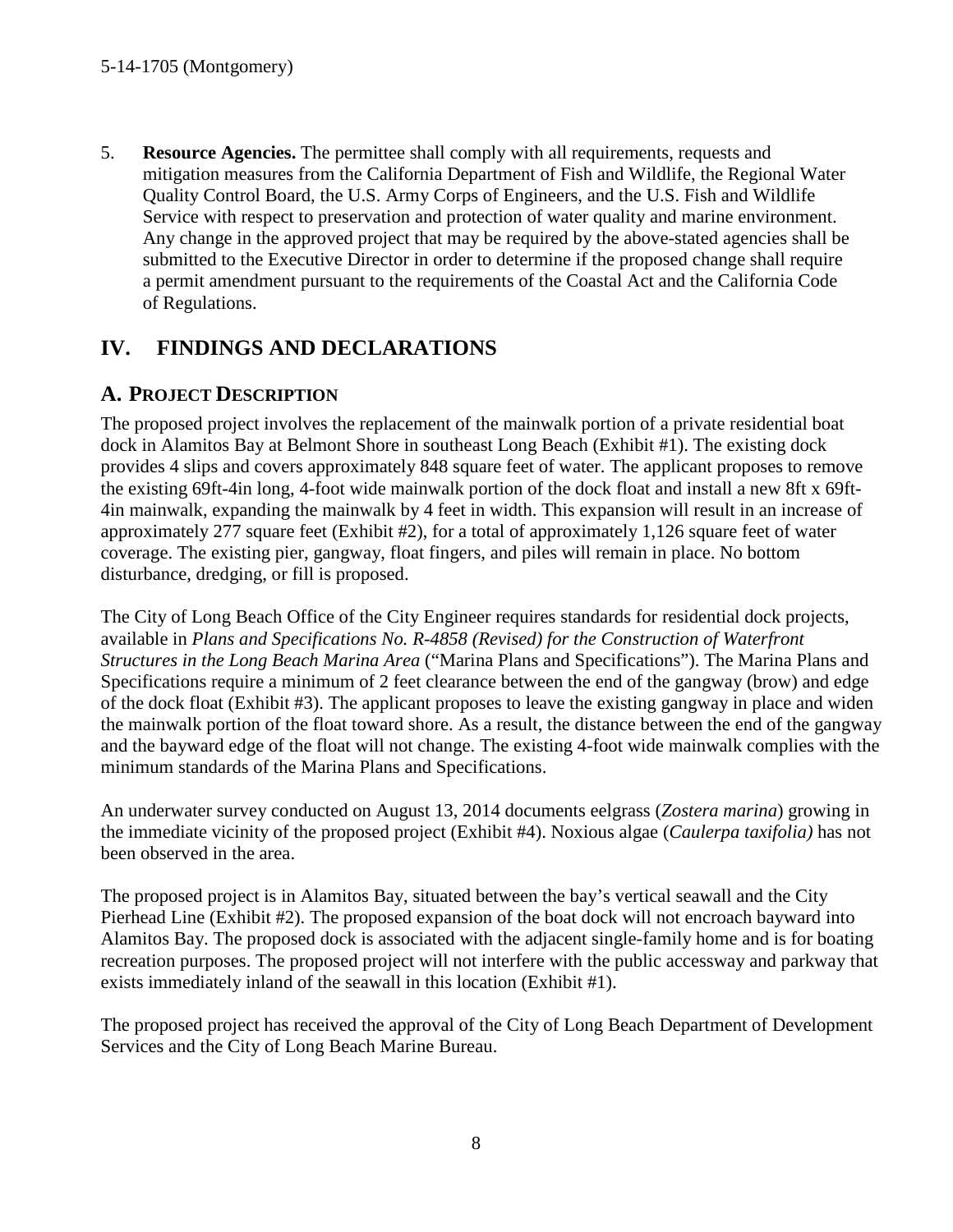## <span id="page-8-0"></span>**B. MARINE RESOURCES AND WATER QUALITY**

#### Coastal Act section 30230 states:

*Marine resources shall be maintained, enhanced, and where feasible, restored. Special protection shall be given to areas and species of special biological or economic significance. Uses of the marine environment shall be carried out in a manner that will sustain the biological productivity of coastal waters and that will maintain healthy populations of all species of marine organisms adequate for long-term commercial, recreational, scientific, and educational purposes.* 

#### Coastal Act section 30231 states:

*The biological productivity and the quality of coastal waters, streams, wetlands, estuaries, and lakes appropriate to maintain optimum populations of marine organisms and for the protection of human health shall be maintained and, where feasible, restored through, among other means, minimizing adverse effects of waste water discharges and entrainment, controlling runoff, preventing depletion of ground water supplies and substantial interference with surface water flow, encouraging waste water reclamation, maintaining natural vegetation buffer areas that protect riparian habitats, and minimizing alteration of natural streams.* 

#### Coastal Act section 30233 states in relevant part:

*(a) The diking, filling, or dredging of open coastal waters, wetlands, estuaries, and lakes shall be permitted in accordance with other applicable provisions of this division, where there is no feasible less environmentally damaging alternative, and where feasible mitigation measures have been provided to minimize adverse environmental effects, and shall be limited to the following:* 

*(2) Maintaining existing, or restoring previously dredged, depths in existing navigational channels, turning basins, vessel berthing and mooring areas, and boat launch areas.* 

*(3) In open coastal waters, other than wetlands, including streams, estuaries, and lakes, new or expanded boating facilities and the placement of structural pilings for public recreational piers that provide public access and recreational opportunities.* 

*(6) Restoration purposes.* 

#### Coastal Act section 30250 states in relevant part:

*(a)New residential…development…shall be located…where it will not have significant adverse effects, either individually or cumulatively, on coastal resources….*

Section 30230 of the Coastal Act requires that marine resources be maintained and enhanced and that uses of the marine environment sustain biological productivity of coastal waters. Section 30231 of the Coastal Act requires that the biological productivity and the quality of coastal waters be maintained, and where feasible, restored through measures aimed at reducing water resource impacts from proposed development. Section 30233 of the Coastal Act limits the allowable fill of open coastal waters, wetlands and estuaries to certain uses so long as there is no feasible less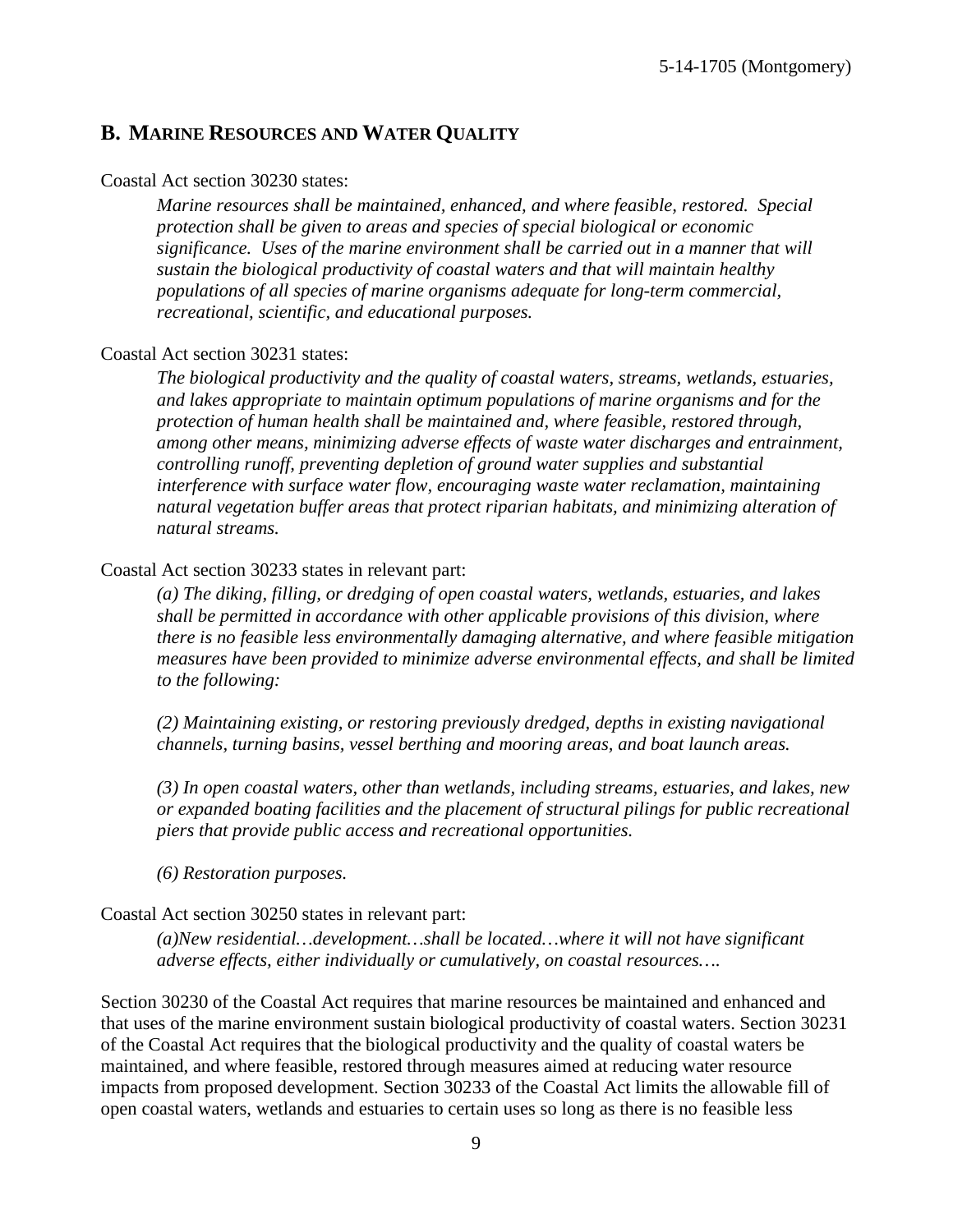environmentally damaging alternatives to a proposed use and feasible mitigation measures have been provided to minimize adverse environmental effects. Section 30250 of the Coastal Act requires new development to not have significant adverse effects, individually or cumulatively, on coastal resources.

## <span id="page-9-0"></span>**Marine Resources / Biological Productivity**

Increased coverage of coastal waters is a significant concern because it reduces light and decreases the biological productivity of coastal waters and impedes wildlife foraging activities. The existing boat dock system covers approximately 848 square feet of water, while the proposed boat dock system would consist of approximately 1,126 square feet of water coverage. As proposed, the expanded mainwalk will result in 277 square feet of additional water coverage. However, the existing dock configuration with a 4-foot wide mainwalk adheres to the minimum required standards found in the City of Long Beach Office of the City Engineer *Plans and Specifications No. R-4858 (Revised) for the Construction of Waterfront Structures in the Long Beach Marina Area* ("Marina Plans and Specifications") that would result in less water coverage while still providing for a usable dock system. The Marina Plans and Specifications require a minimum of 2 feet between the end of the gangway and the edge of the dock float [\(Exhibit #3\)](#page-17-0). The existing dock system meets this minimum standard and the mainwalk could be replaced in-kind without increasing water coverage.

Sections 30230 and 30231 of the Coastal Act require that marine resources, including biological productivity, be protected. The biological productivity of coastal waters is highly dependent on sunlight for photosynthesis by lower order green algae, phytoplankton, and diatoms that form the basis of the marine food chain. Eelgrass is also dependent on sunlight, creating important habitat for other marine organisms. In addition to reduced sunlight and decreases in biological productivity of coastal waters, increased coverage of coastal waters is a significant concern since it also impedes avian foraging activities. Larger dock structures decrease foraging habitat for sight foraging marine birds, such as the State and federally listed California brown pelican found throughout Alamitos Bay. Although the coverage of bay surface area habitat associated with this project may not seem to create significant adverse impacts, the cumulative effect of allowing significant increases in water coverage by dock projects will add up over time, especially as docks are considered a boating related use and is an allowable use of fill under Section 30233. It should be noted that there are hundreds of private residential boat docks in Alamitos Bay. If each were permitted to increase the amount of fill and water coverage beyond that which is consistent with Section 30233, the overall effect would be a significant loss of coastal waters and soft bottom habitat.

The proposed project would not result in any fill as the applicant does not propose to replace or add piles. However, the applicant is proposing to increase the amount of water coverage by approximately 277 square feet and the existing dock system already adheres to the City's minimum design standards. Compared to the proposed project, replacing the existing mainwalk in-kind is the least damaging environmental alternative because it will result in no change in the amount of water coverage and already complies with the City's minimum standards. The proposed project is not the least damaging environmental alternative because it would result in additional water coverage and results in adverse impacts on the biological productivity of marine resources that depend on light for their existence like the green algae, phytoplankton, and diatoms, inconsistent with Section 30230.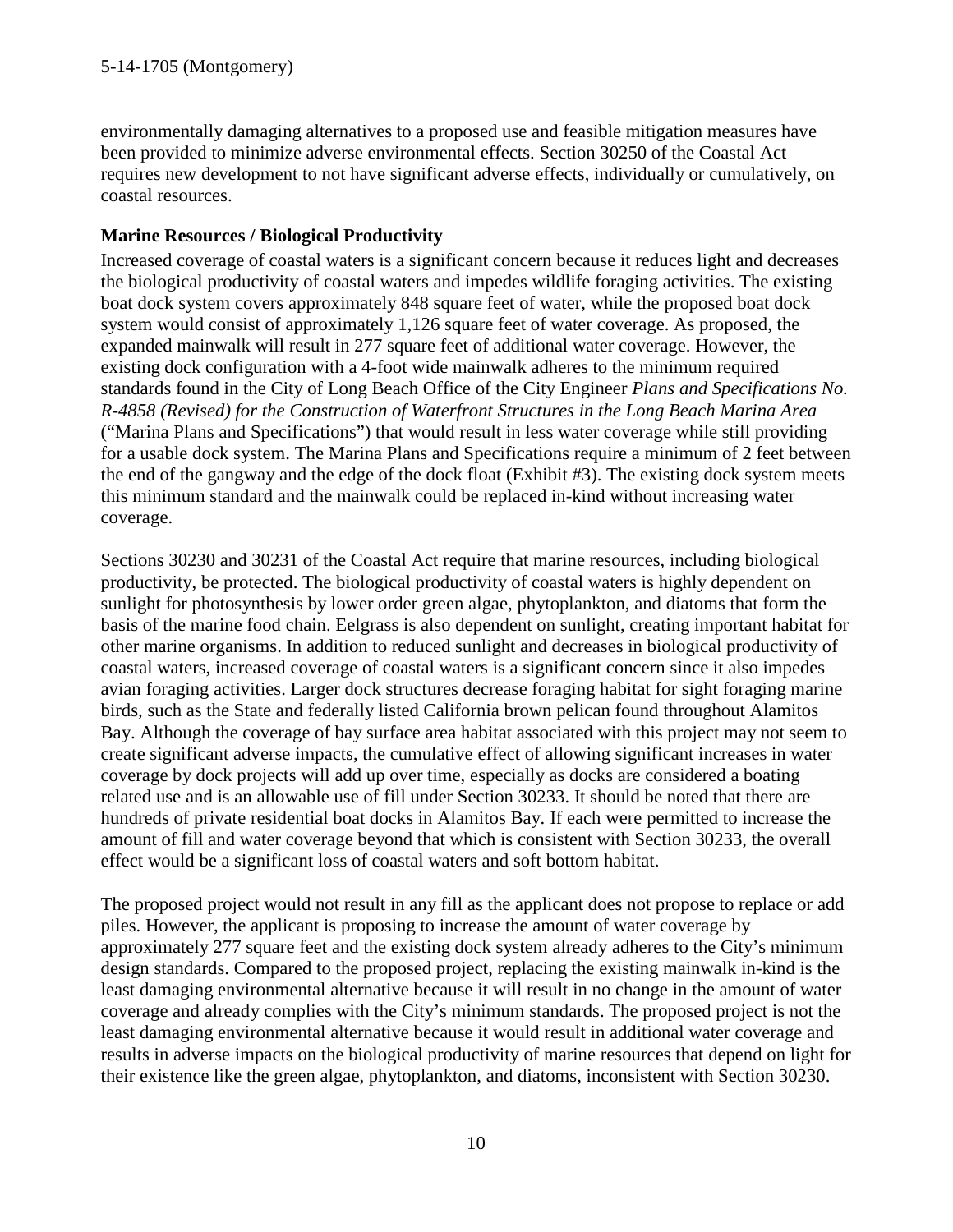The applicant states that the proposed design is needed in order to accommodate kayaks, storage for boating related materials, and to pass along the mainwalk without walking into the boats berthed in the slips. The applicant has not provided Coastal Commission staff with an analysis of any alternatives to their storage needs. For example, neighboring docks include widened pier platforms with storage space. Because these pier platforms are elevated above the water, they may not result in the same water coverage and shading impacts that dock floats in the water create. The Coastal Act does not require approval of an expanded boating facility in order to create additional storage space for a private homeowner's recreational materials or to accommodate larger boats. The existing boat dock system already adheres to the minimum standards of the Marina Plans and Specifications. Any increase in size would result in increased water coverage and adverse impacts to the biological productivity of coastal waters and impedes wildlife foraging activities. The existing mainwalk can be replaced in the same size in order to maintain the existing amount of water coverage and the applicant can look at alternatives for storage of kayaks and other recreational boating related materials.

In order to avoid adverse impacts to biological resources and to ensure that there will not be negative cumulative impacts to the Alamitos Bay ecosystem, the Commission imposes **Special [Condition No. 1,](#page-4-1)** which requires the applicant to submit revised project plans maintaining the existing mainwalk width of 4 feet.

### <span id="page-10-0"></span>**Eelgrass**

Eelgrass is a marine flowering plant that grows in soft sediments within coastal bays and estuaries. Eelgrass canopies consist of shoots and leaves approximately 1 to 3 feet long that typically attract marine invertebrates and fish species. Under normal circumstances, a diverse community of benthic organisms (e.g. clams, crabs, and worms) lives within the soft sediments that cover eelgrass root and rhizome mass systems. Eelgrass beds also function as a nursery for many juvenile fish – including species of commercial and/or sporting value such as California halibut and corbina. Eelgrass beds are also important foraging areas for piscivorous seabirds that pursue fish attracted to eelgrass cover. Eelgrass is also an important ecological contributor to the detrital (decaying organic material) food web of bays and estuaries as the decaying plant material is consumed by many benthic invertebrates and converted to primary nutrients by bacteria.

An underwater survey conducted on August 13, 2014 documented eelgrass growing up to the western edge of the existing dock float ([Exhibit #4](#page-19-0)). The proposed project does not include any bottom disturbance, dredging or fill that could adversely impact eelgrass. In addition, the proposed widening of the dock would occur shoreward of the existing dock footprint and would not encroach on or result in shading of the eelgrass that was observed in August 2014. However, the extent of eelgrass changes annually. Eelgrass surveys completed during the active growth phase of eelgrass (typically March through October) are valid for 60-days with the exception of surveys completed in August-October. A survey completed in August - October is valid until the resumption of active growth (i.e., March 1). The project is agendized for the October 2015 Coastal Commission Hearing so the existing eelgrass survey is no longer valid (it expired March 1, 2015). Therefore, a subsequent eelgrass survey would be required prior to beginning any construction if the proposed project expanded the amount of water coverage and appropriate mitigation would be required in conformance with the protocol provided in the "California Eelgrass Mitigation Policy and Implementing Guidelines" dated October 2014 for any impacts to eelgrass caused by the additional water coverage.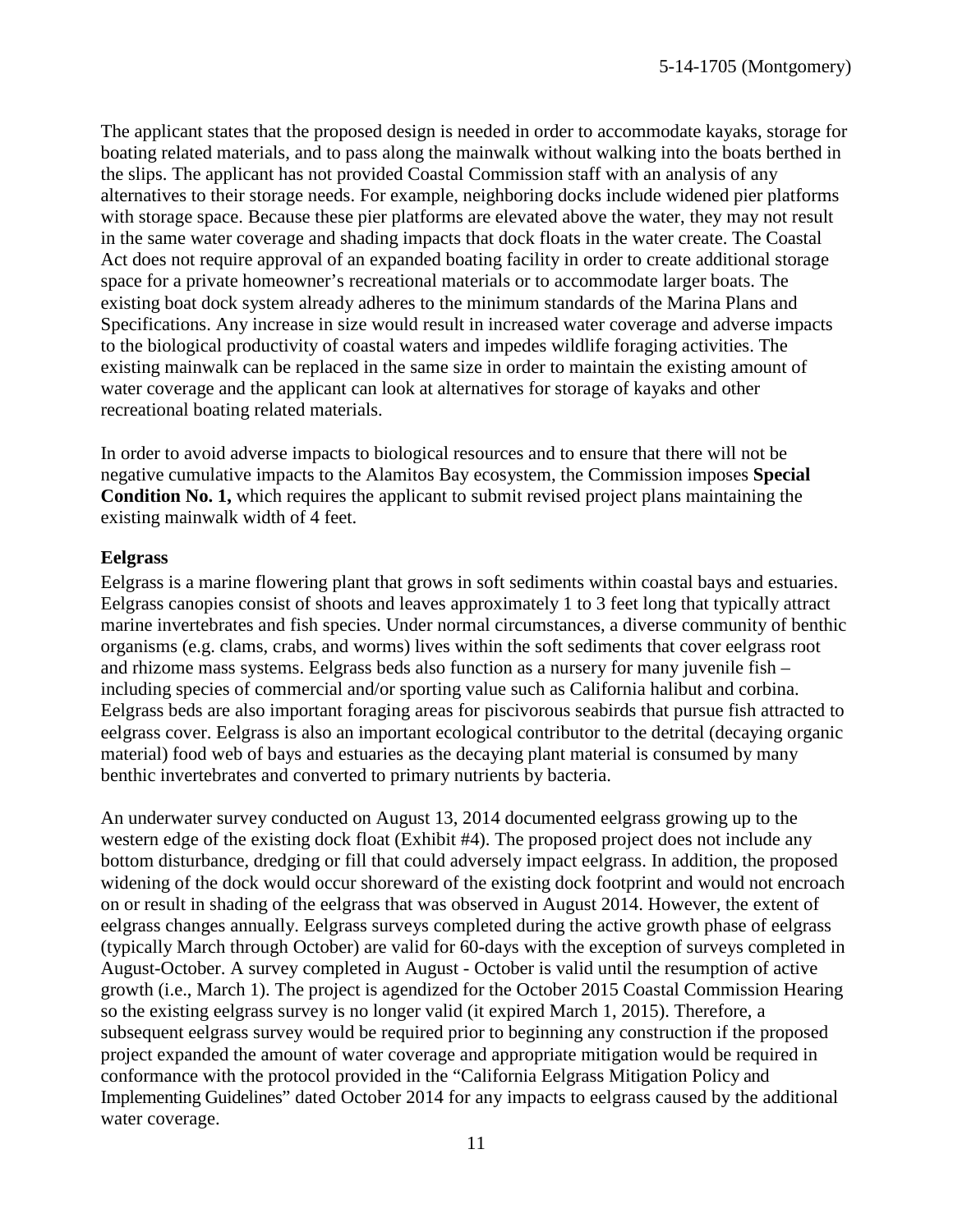In this case however, **[Special Condition No. 1](#page-4-1)** would allow the applicant to replace the existing mainwalk with a float of the same width to ensure that water coverage does not expand. As the applicant's underwater survey shows, eelgrass grows in this area of Alamitos Bay and the area behind the existing mainwalk presents potential eelgrass habitat area. As conditioned, the project would have no adverse impacts to eelgrass because it would not change the existing footprint of the dock. As a result, a pre-construction eelgrass survey is not necessary in this case. Therefore, as conditioned, the Commission finds that the proposed development will not result in significant impacts to eelgrass.

## <span id="page-11-0"></span>*Caulerpa taxifolia*

*Caulerpa taxifolia* is a type of seaweed which has been identified as a threat to California's coastal marine environment because it has the ability to displace native aquatic plant species and habitats. Information available from the National Marine Fisheries Service indicates that *Caulerpa taxifolia*  can grow in large monotypic stands within which no native aquatic plant species can co-exist. Therefore, native seaweeds, seagrasses, and kelp forests can be displaced by the invasive *Caulerpa taxifolia*. This displacement of native aquatic plant species can adversely impact marine biodiversity with associated impacts upon fishing, recreational diving, and tourism. *Caulerpa taxifolia* is known to grow on rock, sand, or mud substrates in both shallow and deep water areas. Since eelgrass grows within the immediate project vicinity, *Caulerpa taxifolia*, if present, could displace eelgrass in the Bay. An underwater survey conducted on August 13, 2014 found no *Caulerpa taxifolia*.

## <span id="page-11-1"></span>**Construction and Post-Construction Impacts**

The proposed work will be occurring on, within, or adjacent to coastal waters. The storage or placement of construction material, debris, or waste in a location where it could be discharged into coastal waters would result in an adverse effect on the marine environment. To assure that all impacts to water quality are minimized, and to reduce the potential for construction related impacts on water quality, the Commission imposes **[Special Condition No. 2](#page-4-1)**, which requires, but is not limited to, appropriate storage and handling of construction equipment and materials to minimize the potential of pollutants to enter coastal waters. To reduce the potential for post-construction impacts to water quality, the Commission imposes **[Special Condition No. 3](#page-5-0)**, which requires the continued use and maintenance of post construction BMPs. As conditioned, the Commission finds that the development conforms to Sections 30230 and 30231 of the Coastal Act.

## <span id="page-11-2"></span>**Conclusion**

Thus, as conditioned, the Commission finds that the proposed project is consistent with Sections 30230, 30231, 30233 and 30250 of the Coastal Act.

# <span id="page-11-3"></span>**C. PUBLIC ACCESS AND RECREATION**

## Coastal Act section 30210 states:

*In carrying out the requirement of Section 4 of Article X of the California Constitution, maximum access, which shall be conspicuously posted, and recreational opportunities shall be provided for all the people consistent with public safety needs and the need to protect public rights, rights of private property owners, and natural resource areas from overuse.*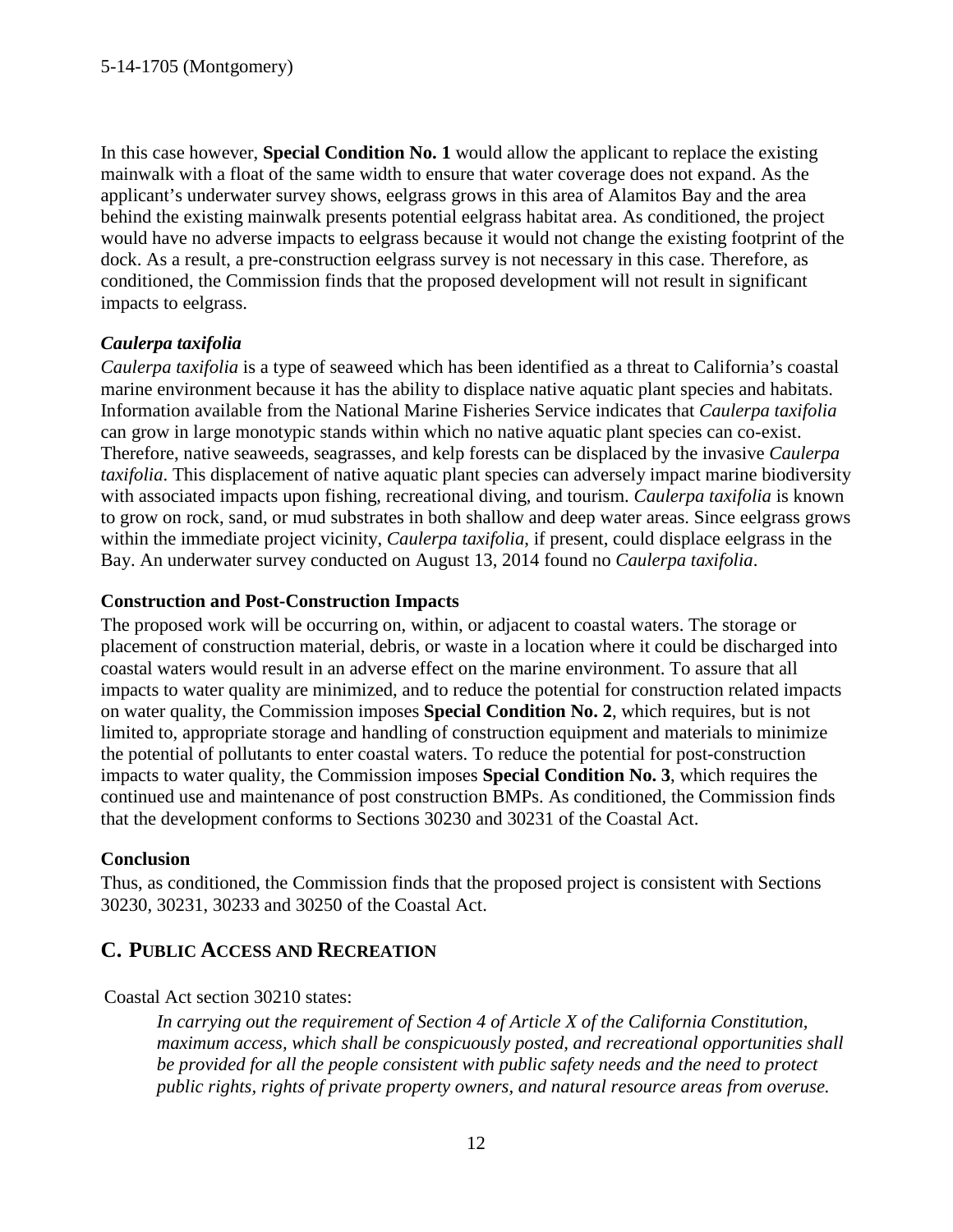Coastal Act section 30211 states:

*Development shall not interfere with the public's right of access to the sea where acquired through use or legislative authorization, including, but not limited to, the use of dry sand and rocky coastal beaches to the first line of terrestrial vegetation.* 

Coastal Act section 30212 states, in relevant part:

*(a) Public access from the nearest public roadway to the shoreline and along the coast shall be provided in new development projects except where: (2) adequate access exists nearby*

Section 30210 of the Coastal Act requires that maximum public access and recreational opportunities to and along the coast be provided for all the people. Section 30211 of the Coastal Act states that development shall not interfere with the public's right of access to the sea where acquired through use or legislative authorization. Section 30212 of the Coastal Act states that public access from the nearest public roadway to the shoreline and along the coast shall be provided in new development projects except where adequate access exists nearby.

The subject site is located on Bay Shore Avenue in the City of Newport Beach. Private recreational boat docks along this portion of Alamitos Bay are separated from the adjacent single-family residences by a public accessway, parkway, and Bay Shore Avenue. The proposed development will not result in any new significant adverse impacts to existing public access in the area.

The proposed dock is being constructed on public tidelands and/or within an area subject to public trust doctrine. The Commission is not authorizing any new development in open coastal waters that would obstruct public use of or access to those waters. Furthermore, the proposed expanded dock does not encroach into the navigation channel and does not create a further impediment to navigation. **[Special Condition No. 4](#page-6-0)** affirms that approval of a replacement dock does not constitute a waiver of any public rights that exist or may exist at the site.

The City does not currently charge a lease fee for the private use of public tidelands. The City is developing a dock float and pier lease program for the limited-term private use and occupation of State tidelands for development associated with recreational boating activities (i.e., private docks and piers). The program would establish appropriate fees in relation to the lease area and temporal length of each lease and all revenue would be deposited into the City's Tidelands Fund to be utilized for public access improvements in the City of Long Beach. Because the development associated with this permit is private use of State tidelands and submerged lands which impacts public access to those publicly owned tidelands, **[Special Condition 4](#page-6-0)** also requires the applicant to provide mitigation in the form of a lease fee to the City, should the City implement such a lease program for Alamitos Bay. Only as conditioned is the project consistent with the Chapter 3 policies of the Coastal Act.

## <span id="page-12-0"></span>**Conclusion**

Thus, as conditioned, the Commission finds that the proposed project is consistent with Sections 30210, 30211 and 30212 of the Coastal Act.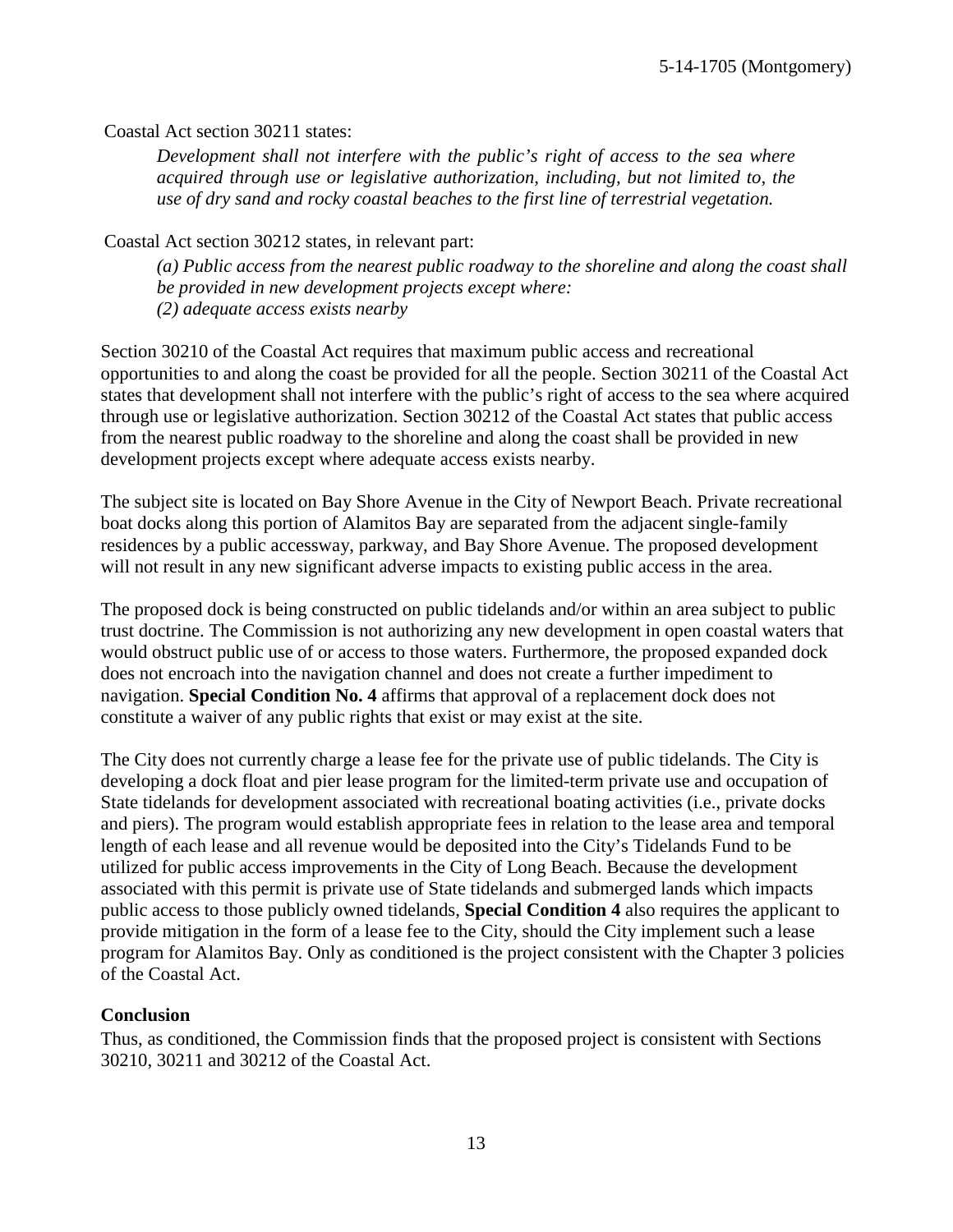# <span id="page-13-0"></span>**D. LOCAL COASTAL PROGRAM (LCP)**

A coastal development permit is required from the Commission for the proposed development because it is located within the Commission's area of original jurisdiction. The Commission's standard of review for the proposed development is the Chapter 3 policies of the Coastal Act. The City of Long Beach certified LCP is advisory in nature and may provide guidance. The Commission certified the City of Long Beach LCP on July 22, 1980. As conditioned, the proposed development is consistent with Chapter 3 of the Coastal Act and with the certified LCP for the area.

# <span id="page-13-1"></span>**E. CALIFORNIA ENVIRONMENTAL QUALITY ACT (CEQA)**

Section 13096(a) of the Commission's administrative regulations requires Commission approval of Coastal Development Permit applications to be supported by a finding showing the application, as conditioned by any conditions of approval, to be consistent with any applicable requirements of the California Environmental Quality Act (CEQA). Section 21080.5(d)(2)(A) of CEQA prohibits a proposed development from being approved if there are feasible alternatives or feasible mitigation measures available, which would substantially lessen any significant adverse effect which the activity may have on the environment.

The City of Long Beach is the lead agency responsible for certifying that the proposed project is in conformance with the California Environmentally Quality Act (CEQA). The City determined that in accordance with CEQA, the project is Categorically Exempt from Provisions of CEQA for the construction.

The proposed project is located in an urban area. Infrastructure necessary to serve the project exists in the area. The proposed project has been conditioned in order to be found consistent with the resource protection policies of the Coastal Act. As conditioned, the proposed project has been found consistent with the marine resources, water quality and public access and recreation policies of the Coastal Act.

As conditioned, there are no feasible alternatives or additional feasible mitigation measures available that would substantially lessen any significant adverse effect that the activity may have on the environment. Therefore, the Commission finds that the proposed project, as conditioned to mitigate the identified impacts, is the least environmentally damaging feasible alternative and consistent with the requirements of the Coastal Act and CEQA.

# <span id="page-13-2"></span>**Appendix A - Substantive File Documents**

- 1. City of Long Beach certified Local Coastal Program, July 22, 1980.
- 2. City of Long Beach, Office of the City Engineer, *Plans and Specifications No. R-4858 (Revised) for the Construction of Waterfront Structures in the Long Beach Marina Area*, October 1994.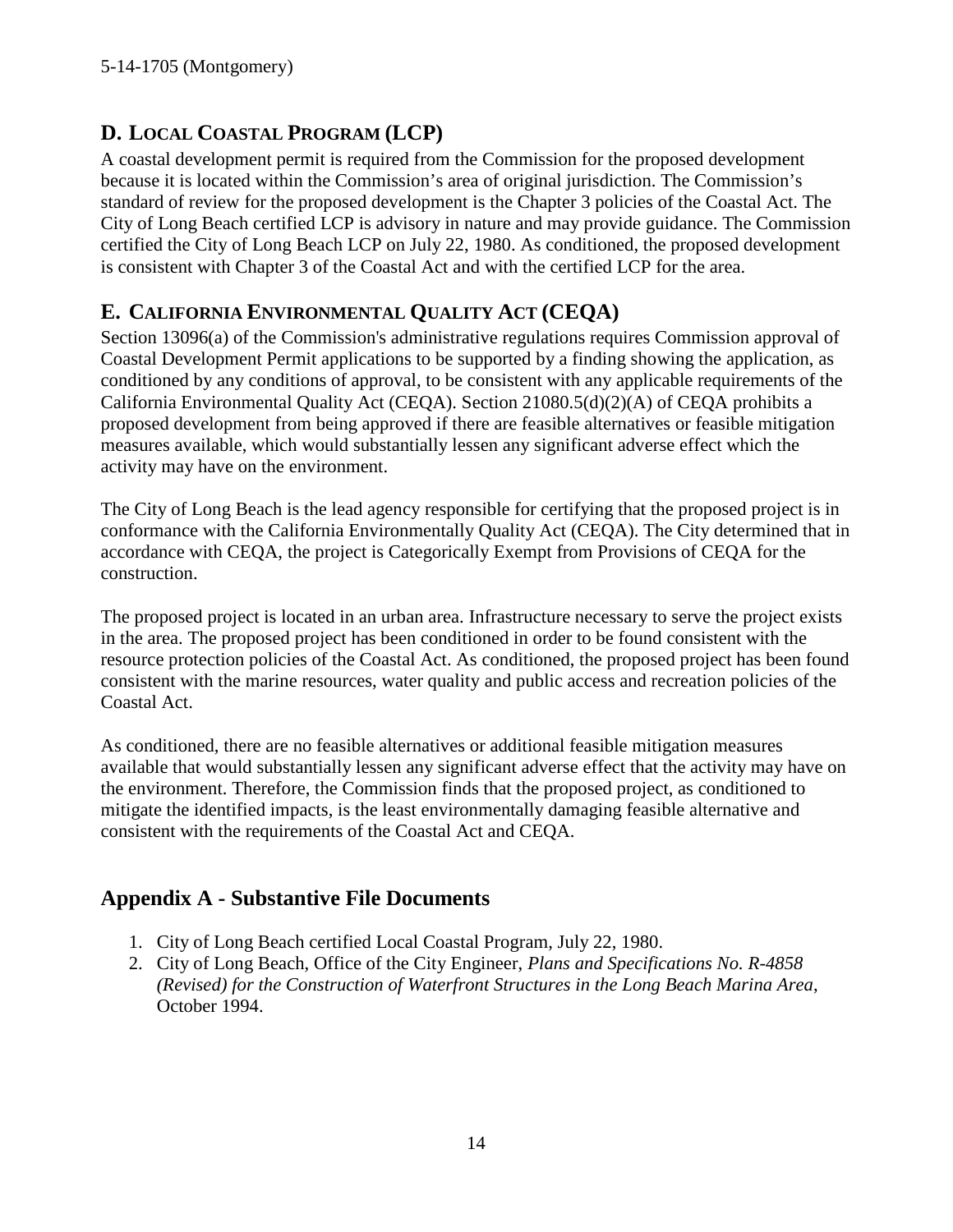# **Exhibit 1 Page 1 of 2**

<span id="page-14-0"></span>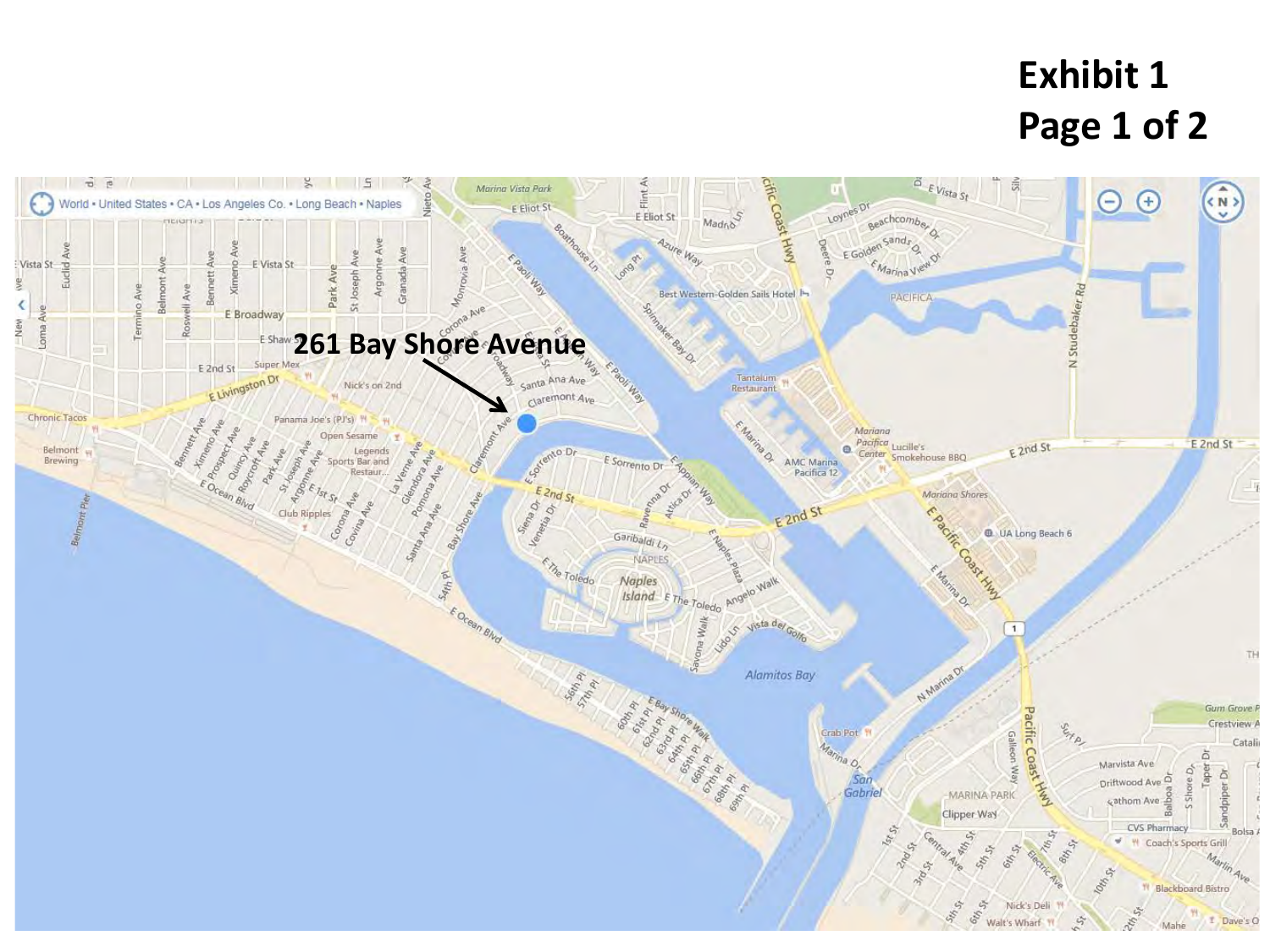# **Exhibit 1 Page 2 of 2**

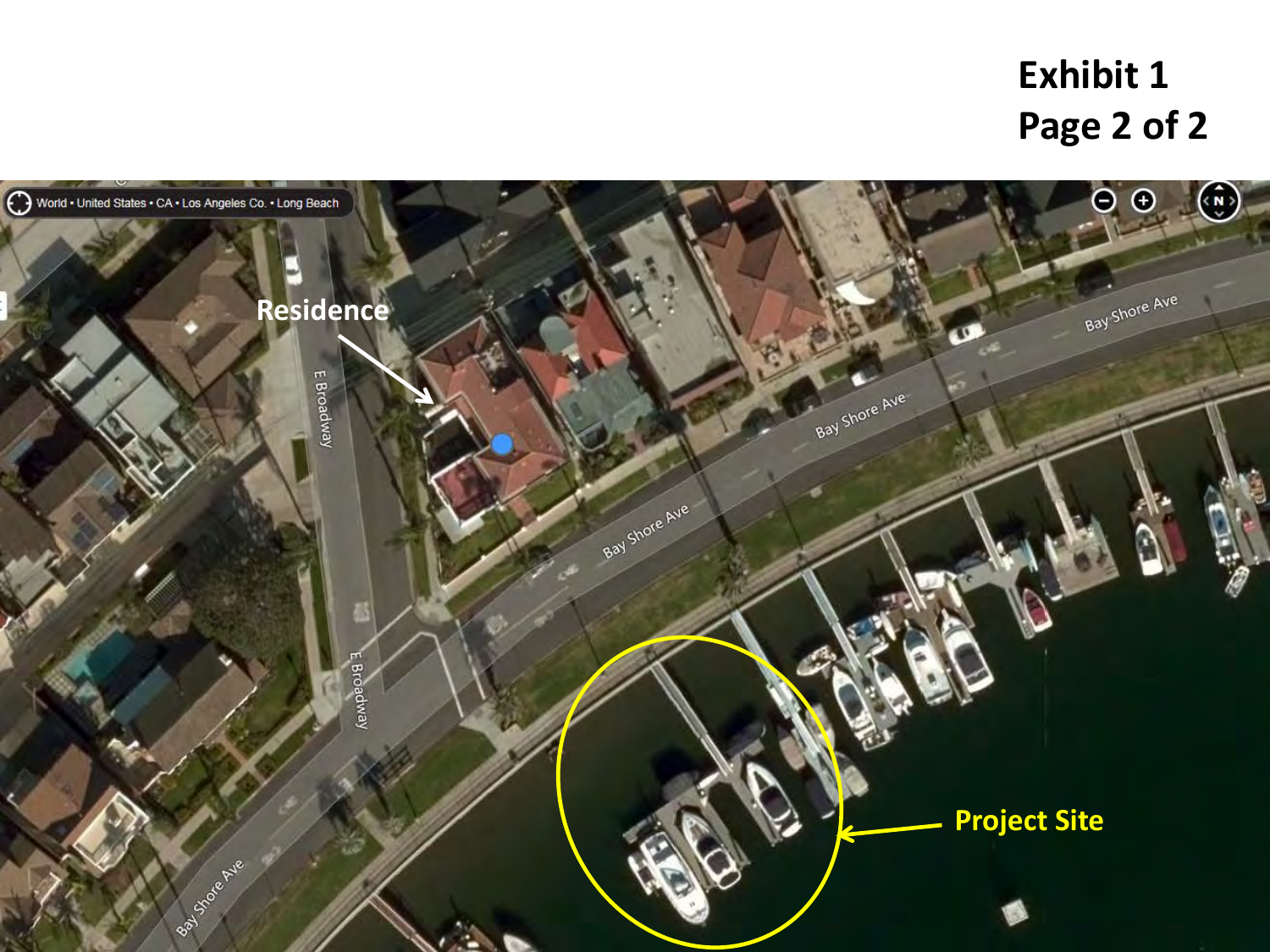<span id="page-16-0"></span>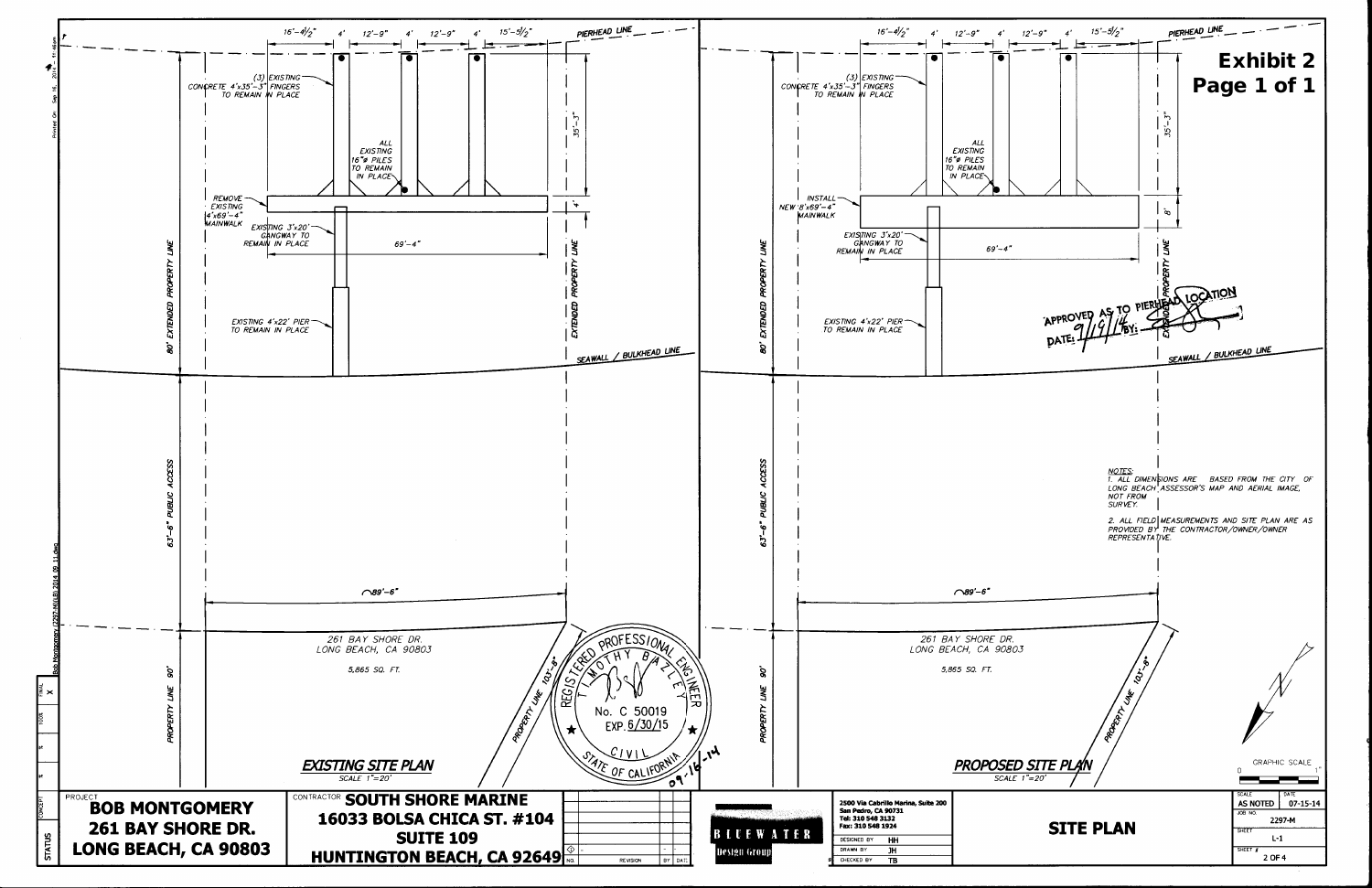<span id="page-17-0"></span>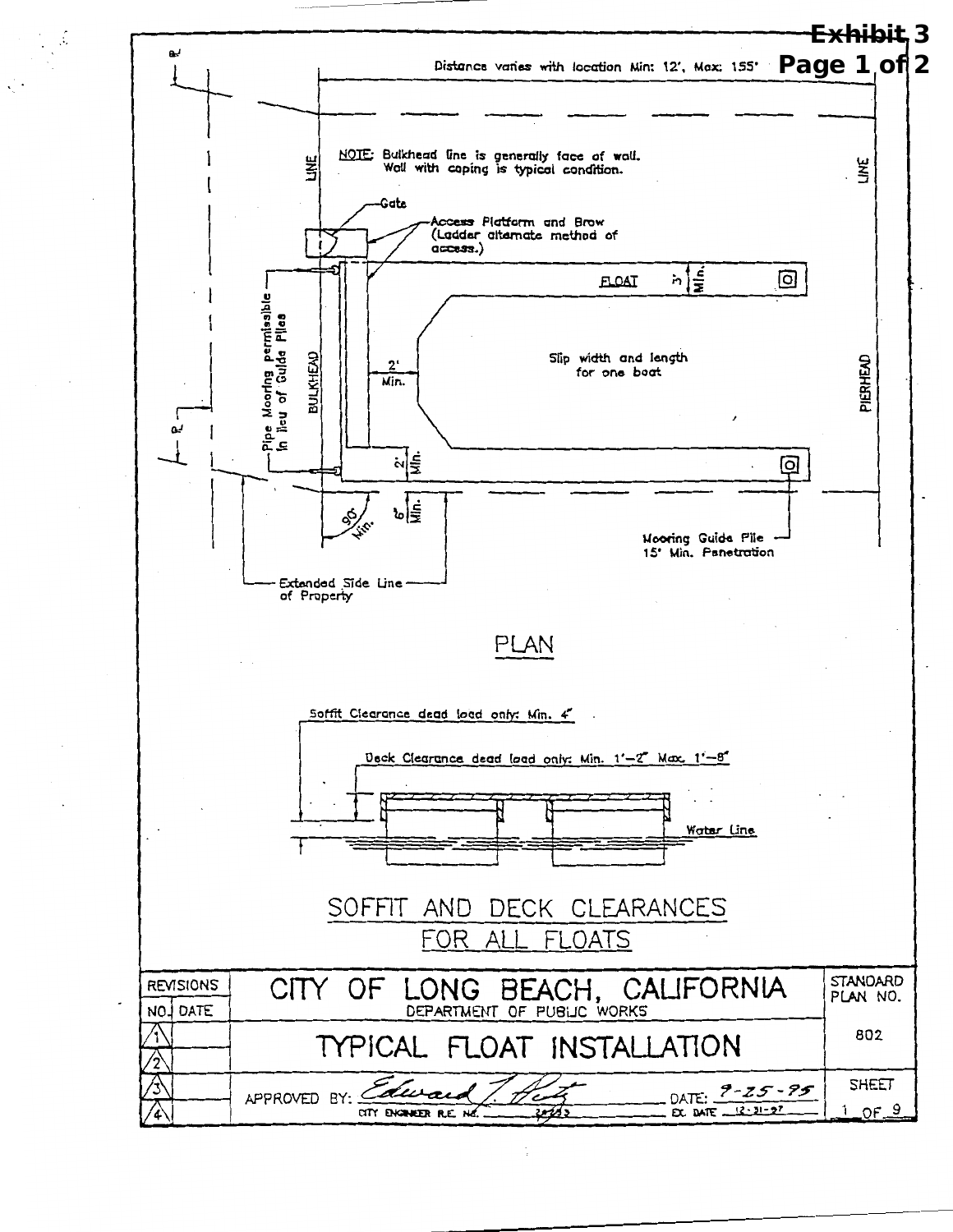

 $\ddot{\phantom{a}}$